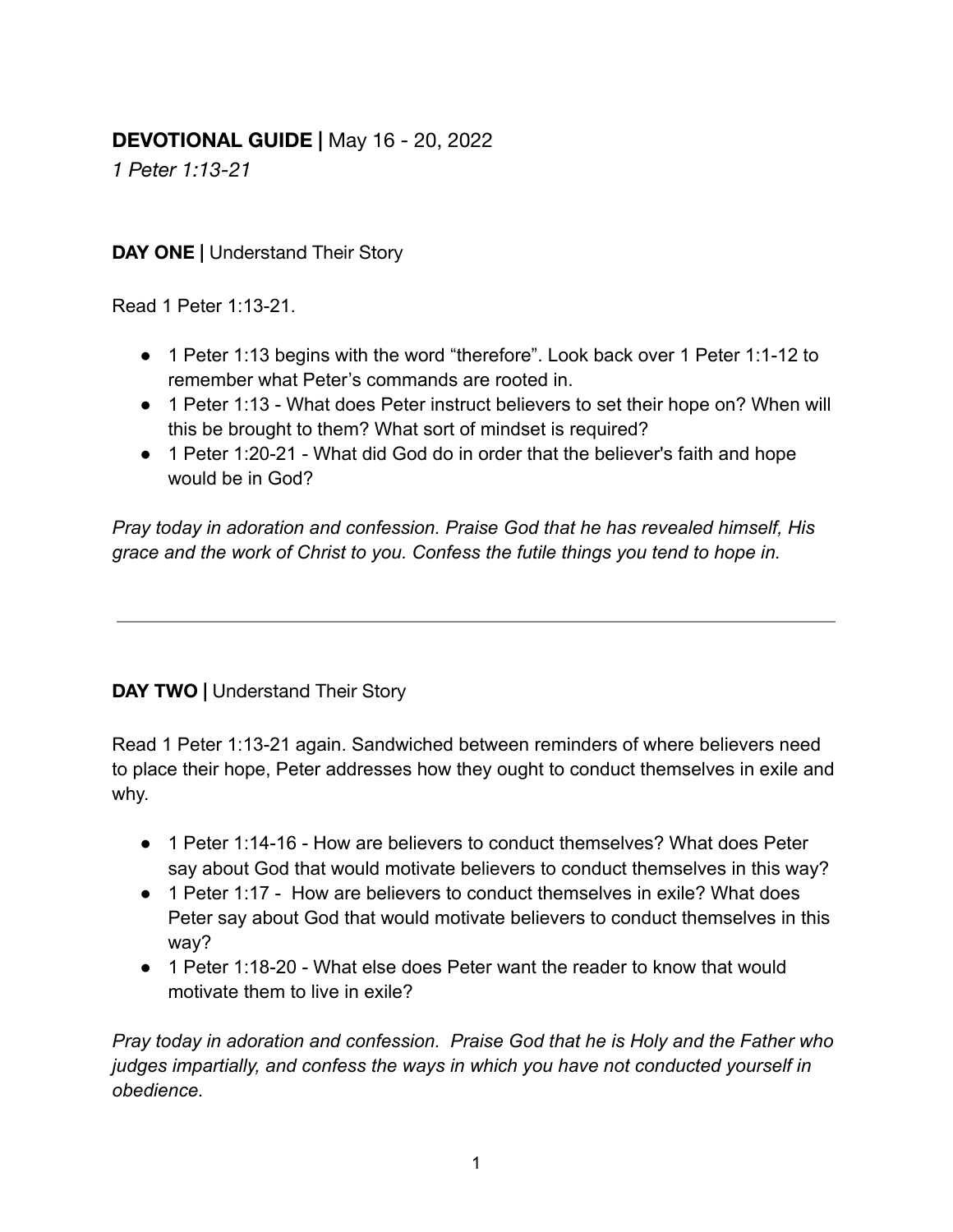## **DAY THREE |** Connect to His Story

Today, read 1 Peter 1:13-21 again. We can understand the book of 1 Peter better when we understand the quotes and allusions Peter is drawing from the Old Testament. In this passage, Peter is alluding to the pivotal event in Israel's history: the Passover.

- Scan over Exodus 12 focusing on the instructions for Passover in 12:1-13, and 21-28.
	- $\circ$  In Exodus 12:11, how was Israel to be prepared to flee from Egypt?
	- $\circ$  In 1 Peter 1:13, how is the believer to be prepared for living in exile?
- In Exodus what are the Israelites saved (ransomed) from and what is the price?
	- In 1 Peter 1:18, what is the believer ransomed from and what is the price?

*Today pray in thanksgiving and supplication. Thank Jesus that He gave His life to ransom you, and ask the Spirit to help you actively engage your mind to set your hope in this truth.*

**DAY FOUR |** Connect to His Story

Read 1 Peter 1:13-21 again.

- In 1 Peter 1:16 Peter is quoting from Leviticus.
	- Read Leviticus 19:1-4. What is the reason that the people of Israel should be holy?
	- Read Leviticus 20:22-24. What does it look like for Israel to be holy?
- In Isaiah 6, the prophet Isaiah encounters the Holy God. Read Isaiah 1:1-6. What does this encounter reveal to him about himself and the people? How does God deal with Isaiah's unholiness?
- Read 1 John 1:5-10. What are the results of denying our sin? What are the results of acknowledging and confessing it?

*Pray today in confession and thanksgiving. Reflect on God's holiness, confess your sinfulness, and thank Him that He has cleansed you from it!*